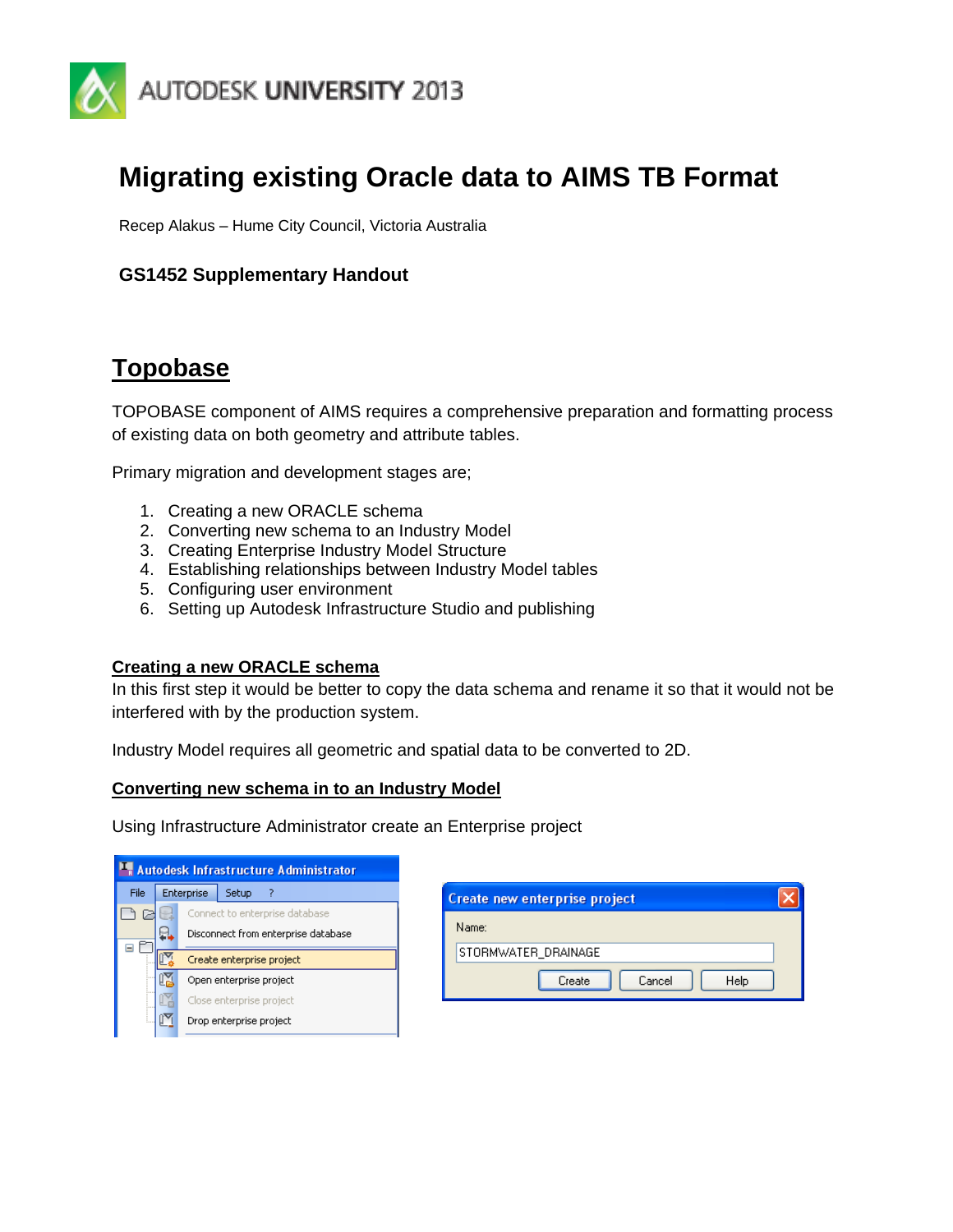Import new schema in to this Project

| <b>Autodesk Infrastructure Administrator - STORMWATER_DRAINAGE</b> |                       |  |  |  |  |  |
|--------------------------------------------------------------------|-----------------------|--|--|--|--|--|
| File<br><b>Enterprise</b><br>Setup.<br>- ?                         |                       |  |  |  |  |  |
| 口中日日日中成戊戊戌                                                         |                       |  |  |  |  |  |
| Enterprise Project - STORMWATER_DRAINAGE<br>$=$                    | Project Manager       |  |  |  |  |  |
| Industry Model Template                                            | Project name:         |  |  |  |  |  |
| Web Layout<br>FT Plug-in Control                                   | STORMWATER_DRAINAGE   |  |  |  |  |  |
| Setup                                                              |                       |  |  |  |  |  |
| - ∐ User Groups                                                    |                       |  |  |  |  |  |
| Users                                                              | Industry models       |  |  |  |  |  |
| User Interface                                                     |                       |  |  |  |  |  |
| Infrastructure Application Extension                               | New<br>Drop<br>Import |  |  |  |  |  |
| Plug-in Control                                                    |                       |  |  |  |  |  |

Select "Import from existing Oracle schema" and un-tick "Show only enterprise industry models" in order to view all existing schema in database.

| Industry Model Import                                                                                                                                                                                                                                                                                                                                         | Add existing enterprise industry model                                                                                                                  |
|---------------------------------------------------------------------------------------------------------------------------------------------------------------------------------------------------------------------------------------------------------------------------------------------------------------------------------------------------------------|---------------------------------------------------------------------------------------------------------------------------------------------------------|
| Select import method                                                                                                                                                                                                                                                                                                                                          | Select enterprise industry model(s):<br><b>DEMOGRAPHICS</b>                                                                                             |
| Import from Oracle dump file<br>Use this option to import Oracle dump files using the Oracle import utility<br>(Imp.exe).<br>This kind of dumps have been exported with the Oracle export utility (Exp.exe).<br>Be aware that Oracle supports the import utility for backward compatibility<br>only. The export utility is no more supported with Oracle 11g. | DIP<br><b>DRAINAGE</b><br><b>DRAINAGE ASSETS</b><br>ENVIRONMENT<br><b>EXFSYS</b><br><b>FASSP</b><br>FLOWS FILES<br><b>FOOTPATHS</b><br><b>GEOCODING</b> |
| $\rightarrow$ Import from existing Oracle schema<br>Use this option to import an existing Oracle schema.<br>Users of Oracle data pump can use this option to add a previously imported<br>schema.                                                                                                                                                             | GRAFFITI_MOBILE<br>HARDWASTE MOBILE<br>Show only enterprise industry models<br><b>OK</b><br>Help<br>Cancel                                              |

# **Creating Enterprise Industry Model Structure**

Select "Yes" when Conversion window appears

| Convert non-enterprise industry model schema                                                                                    |
|---------------------------------------------------------------------------------------------------------------------------------|
| The schema 'DRAINAGE_ASSETS' contains no enterprise industry model structure. Do you want to create one and open the converter? |
| No                                                                                                                              |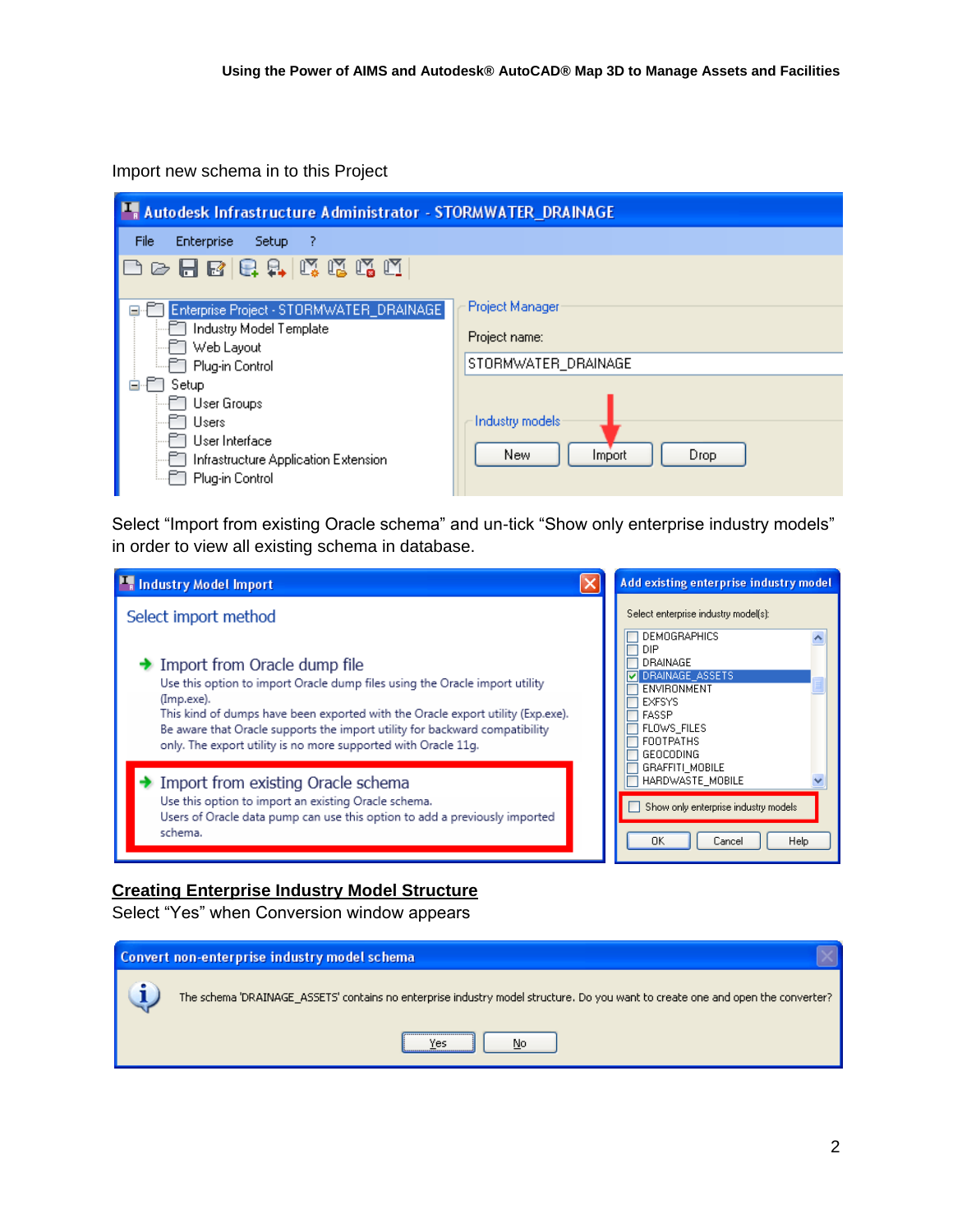Select USERS for Default and Index tablespace on General tab of Industry Model Creation window

| <b>Create new industry model</b>       |                                                                                                                                                                                                                                                                                                                                                    | $ \mathsf{x} $ | Create new industry model                     |                                                                                                                                                                                                                                            | $\vert\mathsf{x}\vert$                                              |
|----------------------------------------|----------------------------------------------------------------------------------------------------------------------------------------------------------------------------------------------------------------------------------------------------------------------------------------------------------------------------------------------------|----------------|-----------------------------------------------|--------------------------------------------------------------------------------------------------------------------------------------------------------------------------------------------------------------------------------------------|---------------------------------------------------------------------|
| General<br>Modules<br>Units<br>Spatial | General settings for the industry model<br>$\overline{\mathscr{L}}$<br>Login<br>Industry model name:<br>DRAINAGE_ASSETS<br>User name:<br>DRAINAGE_ASSETS<br>Password:<br>00000<br>Repeat Password:<br><br>Industry model settings<br>Default tablespace<br><b>USERS</b><br>Temporary tablespace<br><b>TEMP</b><br>Index tablespace<br><b>USERS</b> |                | General<br>Modules<br><b>Units</b><br>Spatial | $\odot$<br>Spatial settings for the features in the industry<br>$\odot$ 2D<br><b>Dimensions</b><br>Tolerance<br>0.0005<br>Min easting<br>284882.680408<br>Min northing<br>5823682.695243<br>Spatial Reference ID:<br>MGA94 Zone 55 - 82468 | O3D<br>Max easting<br>330439.70343<br>Max northing<br>5849273.05019 |
|                                        | Help<br>0K<br>Cancel                                                                                                                                                                                                                                                                                                                               |                |                                               | 0K<br>Cancel                                                                                                                                                                                                                               | Help                                                                |

Enter all relevant coordinates on 'Spatial' tab then press OK

Resolve all conflicts. If there is more than one Geometry Table choose relevant one.

Non Geometry tables can either be selected as "Convert to Attribute Feature Class" or "Domain Tables"

Then convert to Map 3D Industry Model.

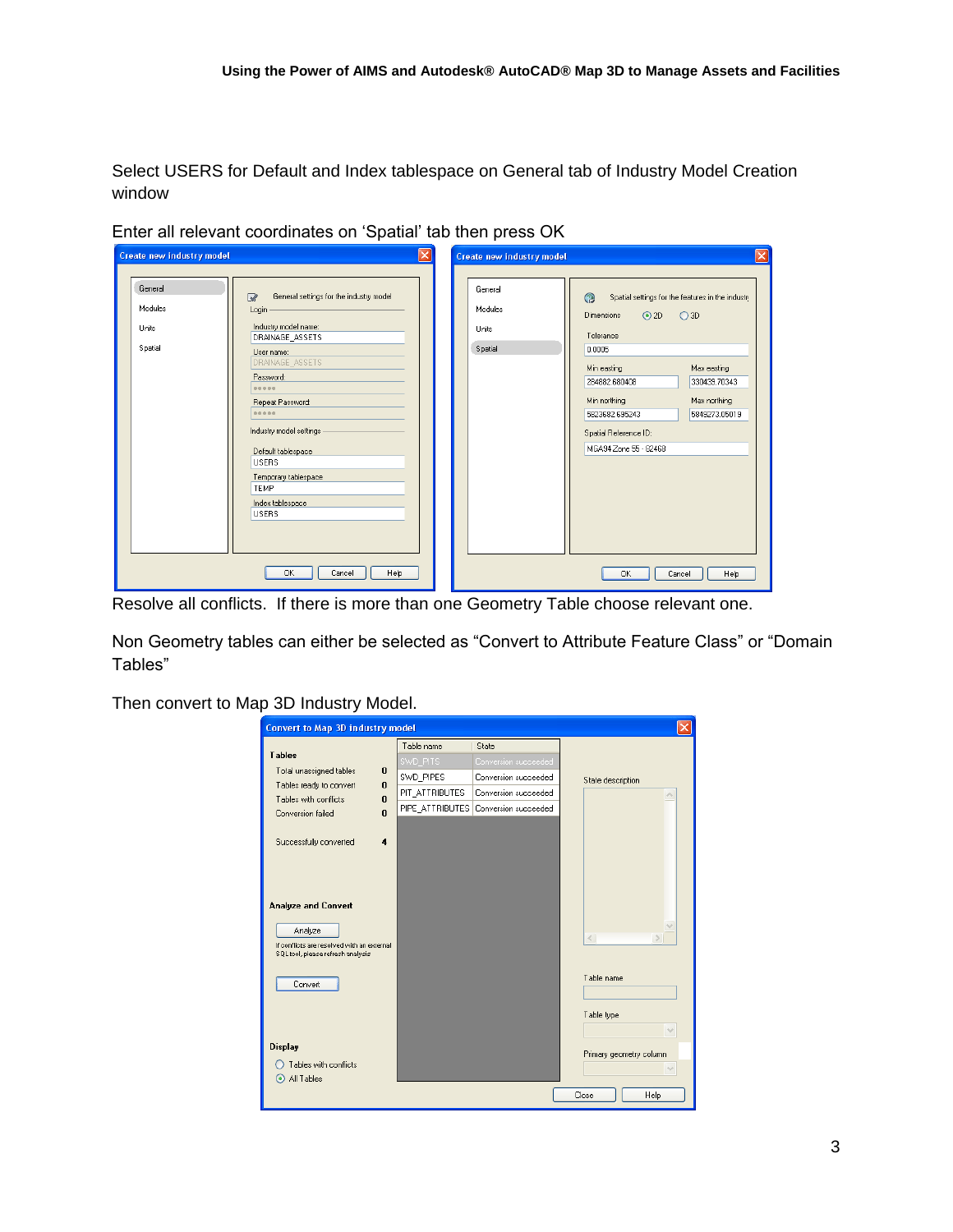Once all conversion process completed Data Models and Modules should be updated

| <b>Update Modules and DataModels</b>                                                                                                                                                                             |  |  |  |  |  |  |
|------------------------------------------------------------------------------------------------------------------------------------------------------------------------------------------------------------------|--|--|--|--|--|--|
| The structure of the Datamodelcode Geometry Construction Tools Extension (2.14.0) in<br>DRAINAGE ASSETS@erosdb is not up to date. The current version of the structure is 0.0.0 and will be updated<br>to 2.0.0. |  |  |  |  |  |  |
| Updating: Geometry Construction Tools Extension (2.14.0) (DRAINAGE_ASSETS@erosdb) from 0.0.0 to 2.0.0                                                                                                            |  |  |  |  |  |  |
| 0.0.0 to 1.0.0: Initial data model creation step for the Industry Model Geometry Construction Tools extension.                                                                                                   |  |  |  |  |  |  |
| 1.0.0 to 1.0.1: Import Coordinate Geometry reports.                                                                                                                                                              |  |  |  |  |  |  |
| $1.0.1$ to $2.0.0$ : Updated major version number to 2012 release                                                                                                                                                |  |  |  |  |  |  |
| The structure of the Datamodelcode Templates Extension (2.15.0) in DRAINAGE ASSETS@erosdb is not up to<br>date. The current version of the structure is 0.0.0 and will be updated to 3.0.0.                      |  |  |  |  |  |  |
| Updating: Templates Extension (2.15.0) (DRAINAGE_ASSETS@erosdb) from 0.0.0 to 3.0.0                                                                                                                              |  |  |  |  |  |  |
| 0.0.0 to 1.0.0: Create the basic structure for Templates.                                                                                                                                                        |  |  |  |  |  |  |
| 1.0.0 to 1.0.2: Fix typo: Add attribute TB FEATURE GROUP FEATURE.DATE CREATION.                                                                                                                                  |  |  |  |  |  |  |
| 1.0.2 to 1.0.3: Fix typo: Delete attribute TB_FEATURE_GROUP_FEATURE.DATE_CREATON.                                                                                                                                |  |  |  |  |  |  |
| 1.0.3 to 2.0.1: Update the description of the attribute TB_FEATURE_GROUP.DATE_CREATION.                                                                                                                          |  |  |  |  |  |  |
| $[2.0.1\;{\rm to}\;2.0.2)$ : Add spatial meta data information to the 'GEOM' attribute of 'TB_TEMPLATE_FEATURE'                                                                                                  |  |  |  |  |  |  |
| $[2.0.2$ to $3.0.0$ : Updated major version number to 2012 release                                                                                                                                               |  |  |  |  |  |  |
| Update<br>Cancel<br>Help                                                                                                                                                                                         |  |  |  |  |  |  |

Temporarily all the Features are in a Topic labeled "Converted"

Next step is to create a topic named "Stormwater" in order to move all the Features from converted to this Topic.

| Autodesk Infrastructure Administrator - STORMWATER_DRAINAGE                                                                                                                                                                                                                                                                                                                                                                                                                                               |                                                                                                                                         |                                                                                                                                                                                                                                                                                                                         |                                                   |  |  |  |  |
|-----------------------------------------------------------------------------------------------------------------------------------------------------------------------------------------------------------------------------------------------------------------------------------------------------------------------------------------------------------------------------------------------------------------------------------------------------------------------------------------------------------|-----------------------------------------------------------------------------------------------------------------------------------------|-------------------------------------------------------------------------------------------------------------------------------------------------------------------------------------------------------------------------------------------------------------------------------------------------------------------------|---------------------------------------------------|--|--|--|--|
| Enterprise<br><b>Industry Model</b><br>File<br>中日日日中戊戊戊戊戊<br>Enterprise Project - STORMWAT<br>e-Fi<br>Industry Model Template<br>Web Layout<br>Plug-in Control<br>Industry model - DRAINAGE<br>Data Model<br>Point Numbering<br>Data Checker<br>Form Designer<br><b>Workflows</b><br>File Upload<br>1-Click Maintenance<br>Feature Search<br>Explorer Configurator<br>Explorer Manager<br>Hser Interface<br>Setup<br>a<br>User Groups<br><b>Users</b><br>User Interface<br>Infrastructure Application Exl | Setup<br>-7<br>Data Model Administrator<br>ΕÈ<br>$\equiv$<br>o-a<br>Utilia<br>$\triangle$<br>$80 - 80$<br>Inte<br>ե… _ <i>ջ</i><br>Lind | Right-click to open shortcut menus<br>DRAINAGE ASSETS<br>Data model<br><b>⊞</b> Construct<br>Converted<br><b>THE PIPE ATTRIBUTES</b><br><b>R</b> PIT ATTRIBUTES<br>D SWD PIPES<br>SWD PITS<br><b>E</b> -P Templates<br>> Representations<br>Domains<br><b>Tor<sup>PL</sup>R</b> Create Topic<br>Topic Name:<br>Caption: | Help<br>Stormwater<br>Stormwater                  |  |  |  |  |
| Plug-in Control<br>$\rightarrow$<br>m<br>∢                                                                                                                                                                                                                                                                                                                                                                                                                                                                | Ready                                                                                                                                   | Parent Topic:<br><b>DK</b>                                                                                                                                                                                                                                                                                              | no parent topic<br>$\checkmark$<br>Cancel<br>Help |  |  |  |  |
|                                                                                                                                                                                                                                                                                                                                                                                                                                                                                                           |                                                                                                                                         |                                                                                                                                                                                                                                                                                                                         |                                                   |  |  |  |  |



Stormwater topic is now created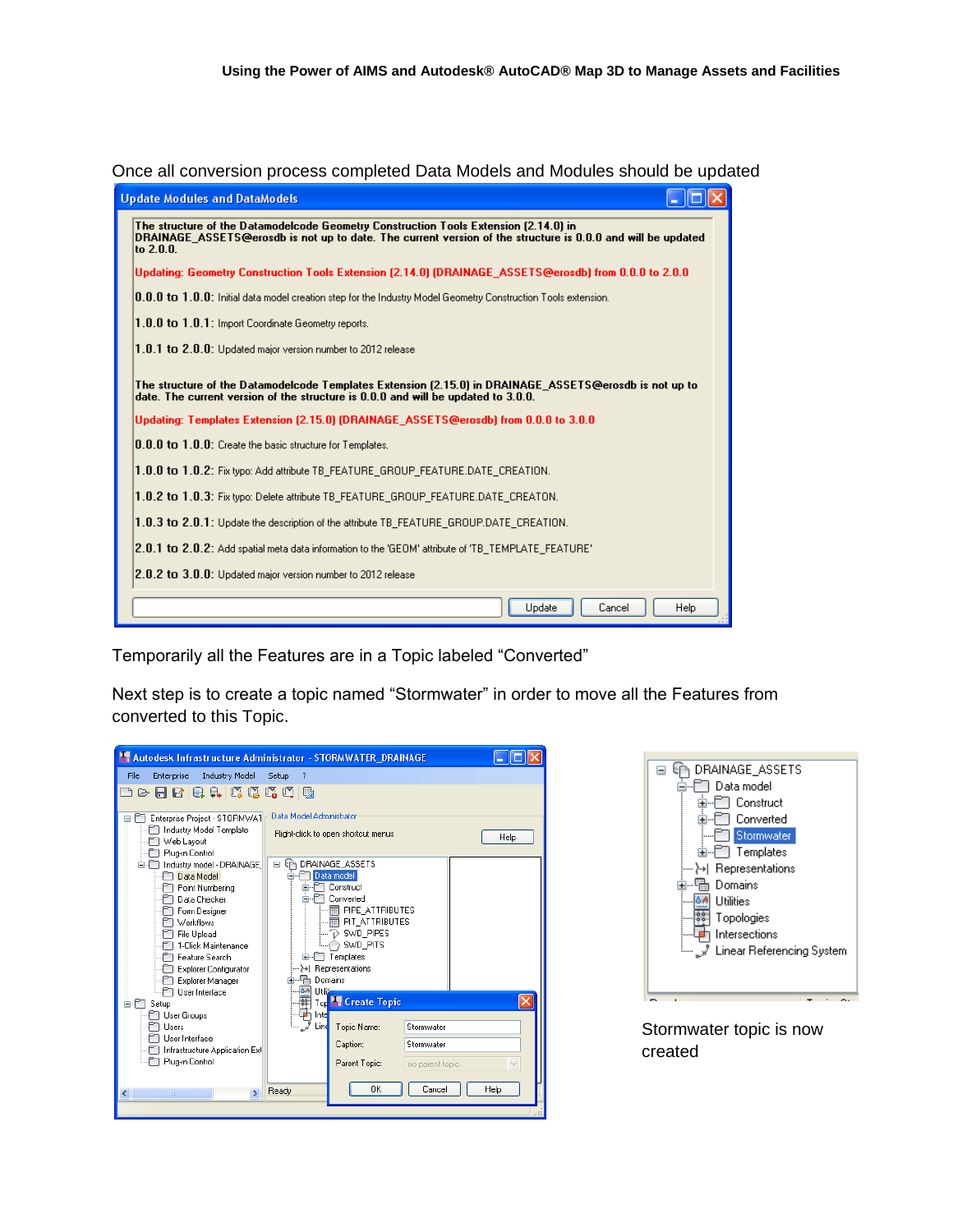Select "Form Designer" from Industry Model then select TB\_Topic from System Tables and "Preview"

| Autodesk Infrastructure Administrator - STORMWATER_DRAINAGE                                                                                                                                                                                                                                                                                                                                                                                                                                                                                                                                                                                                                                                                                                                                                            |                                                                                                                            |
|------------------------------------------------------------------------------------------------------------------------------------------------------------------------------------------------------------------------------------------------------------------------------------------------------------------------------------------------------------------------------------------------------------------------------------------------------------------------------------------------------------------------------------------------------------------------------------------------------------------------------------------------------------------------------------------------------------------------------------------------------------------------------------------------------------------------|----------------------------------------------------------------------------------------------------------------------------|
| <b>Industry Model</b><br>File<br><b>Setup</b><br>Enterprise<br>7                                                                                                                                                                                                                                                                                                                                                                                                                                                                                                                                                                                                                                                                                                                                                       |                                                                                                                            |
| 6日5日中成戊戊戊醇                                                                                                                                                                                                                                                                                                                                                                                                                                                                                                                                                                                                                                                                                                                                                                                                             |                                                                                                                            |
| Form Designer<br>Enterprise Project - STORM A<br>840<br>Industry Model Templati<br>图 TB_TABLE_MAPPI ^<br>Web Layout<br><b>图 TB_TEMPLATE</b><br>Plug-in Control<br><b>國 TB_TEMPLATE_E&gt;</b><br>Industry model - DRAIN.<br>∫orm Types:<br>├─ Data Model<br>图 TB_TEMPLATE_FE<br>Default<br>Point Numbering<br>图 TB TEMPLATE RE<br>图 TB_TMP_FEATURI<br>Form Designer<br>图 TB_TMP_INTERSE<br><i>图</i> TB_TMP_MGMT<br>File Upload<br><b>ER TO TMD DEDIMET</b><br>1-Click Maintenanci<br>■ TB_TOPIC  <br>Feature Search<br>Explorer Configurate<br>Explorer Manager<br><i></i> TB_TOPOLOGY_D<br>User Interface<br>圙 TB_TOPOLOGY_F(<br>.PT<br>Setup<br>Ė.<br>$\equiv$ TB_TOPOLOGY_M $\sim$<br>□ User Groups<br>$\left\vert \cdot \right\rangle$<br>$\rm HII$<br>≯<br>≺<br><b>PD U</b><br>$\rightarrow$<br>≺∣<br><b>TITLE</b> | Forms for TB_TOPIC<br>Add<br>fit.<br>Dù<br>ate<br><b>Preview</b><br>Delete<br>Help<br>$\mathop{\mathrm{HH}}\nolimits$<br>≯ |

TB\_Topic Table tab displays Converted = 1 and Stormwater = 4

|      | <b>THE Tb_topic - DRAINAGE_ASSETS</b> |              |                  |        |      |
|------|---------------------------------------|--------------|------------------|--------|------|
| Form | Table                                 |              |                  |        |      |
| →∥←  | Id:                                   | Caption:     | Name:            | Topic: | 14 P |
|      |                                       | 1 Converted  | <b>CONVERTED</b> |        |      |
|      |                                       | 2 Construct  | <b>CONSTRUCT</b> |        |      |
|      |                                       | 3 Templates  | <b>TEMPLATES</b> |        |      |
|      |                                       | 4 Stormwater | STORMWATER       |        | ⇩    |
| ##   | kы                                    |              |                  | c)     |      |
|      | Record 1 of 4 (Filter active)         |              |                  |        |      |
| IM   | <b>D D T T / @ * @ X 8 N</b>          |              |                  |        |      |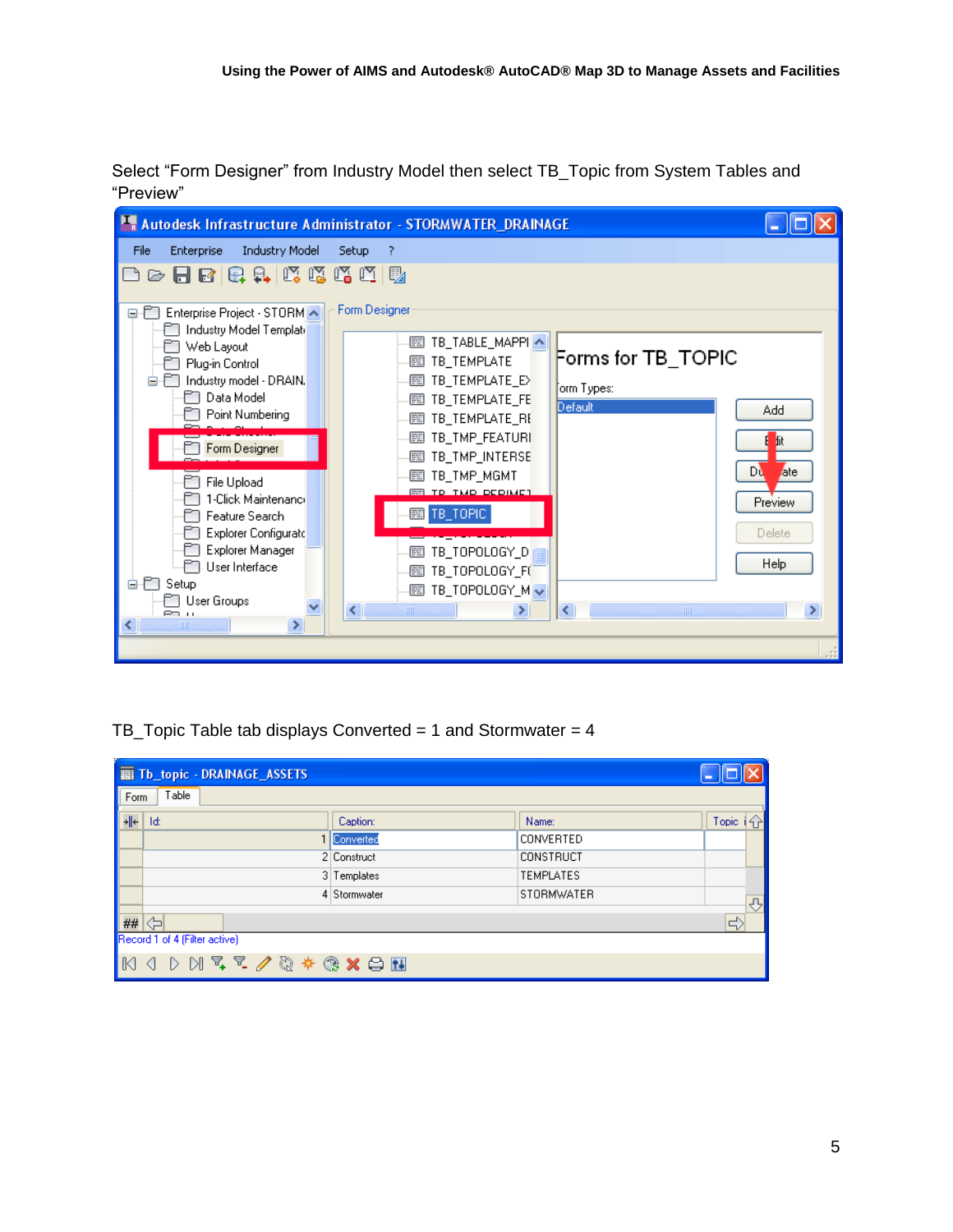



## Convert each Topic  $ID = 1$  to Topic  $ID = 4$

|      |                                | <b>图 Tb_dictionary - DRAINAGE_ASSETS</b> |           |                  |                         |   |
|------|--------------------------------|------------------------------------------|-----------|------------------|-------------------------|---|
| Form | Table                          |                                          |           |                  |                         |   |
| →∥←  | Tolerance:                     |                                          | Topic id: |                  | User defined elevation: | 슈 |
|      |                                | 0.00050000                               |           | 4 No             |                         |   |
|      |                                | 0.00050000                               |           | 4 No             |                         |   |
|      |                                | 0.00050000                               |           | 4 No             |                         |   |
|      |                                | 0.00050000                               |           | 4 N <sub>O</sub> |                         |   |
|      |                                | 0.00050000                               |           | 2 No             |                         |   |
|      |                                | 0.00050000                               |           | 2 No             |                         |   |
|      |                                | 0.00050000                               |           | 2 No             |                         |   |
|      |                                | 0.00050000                               |           | 2 No             |                         |   |
|      |                                | 0.00050000                               |           | 2 No             |                         |   |
|      |                                | 0.00050000                               |           | 3 No             |                         |   |
|      |                                | 0.00050000                               |           | 3 No             |                         | ⊕ |
| ##   | ⇦                              |                                          |           |                  | ⇨                       |   |
|      | Record 1 of 11 (Filter active) |                                          |           |                  |                         |   |
|      |                                |                                          |           |                  |                         |   |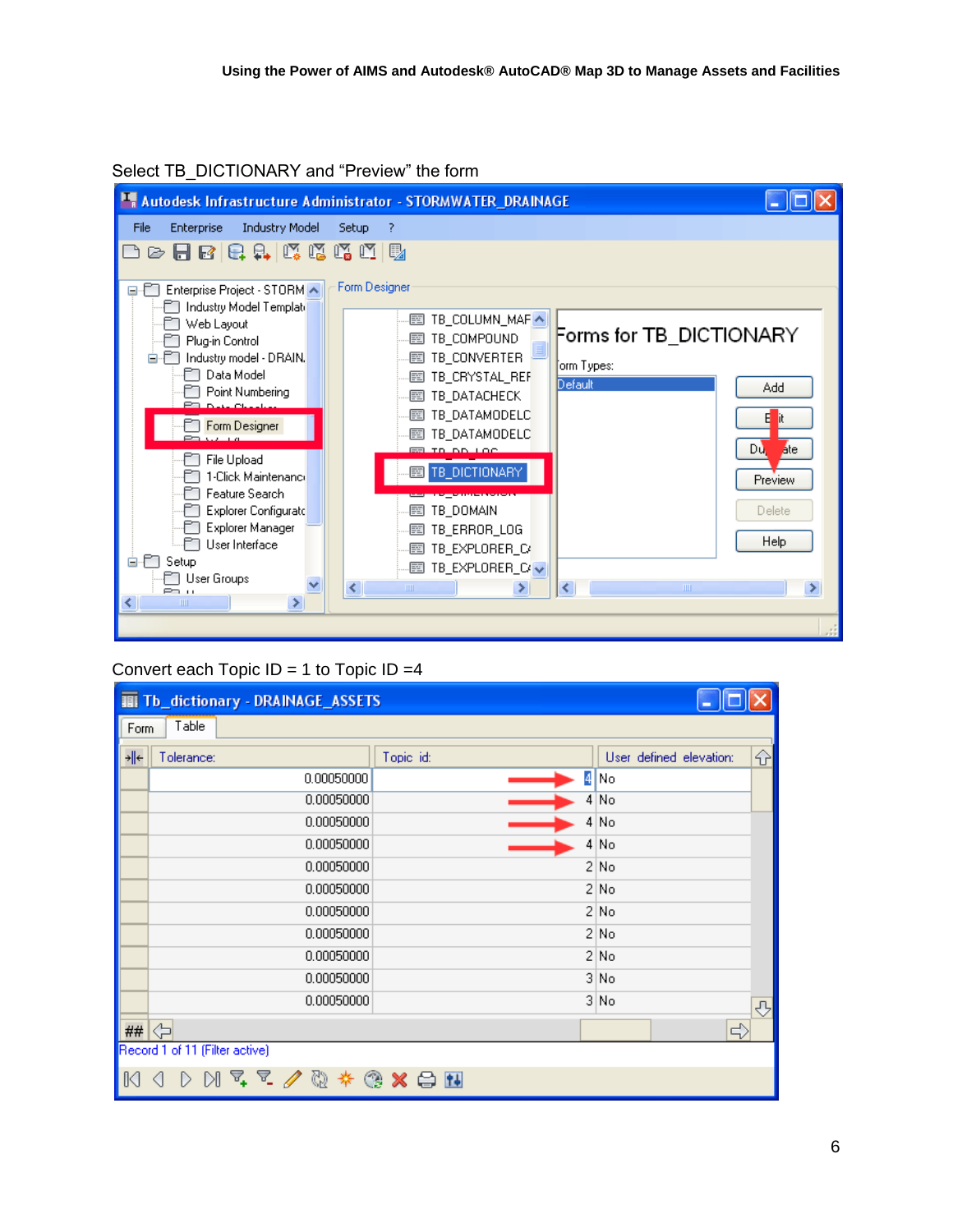

Contents of Converted now moved to Topic "Stormwater

At this point select 1-Click Maintenance and click on "Scan for Issues" and then "Fix Issues"

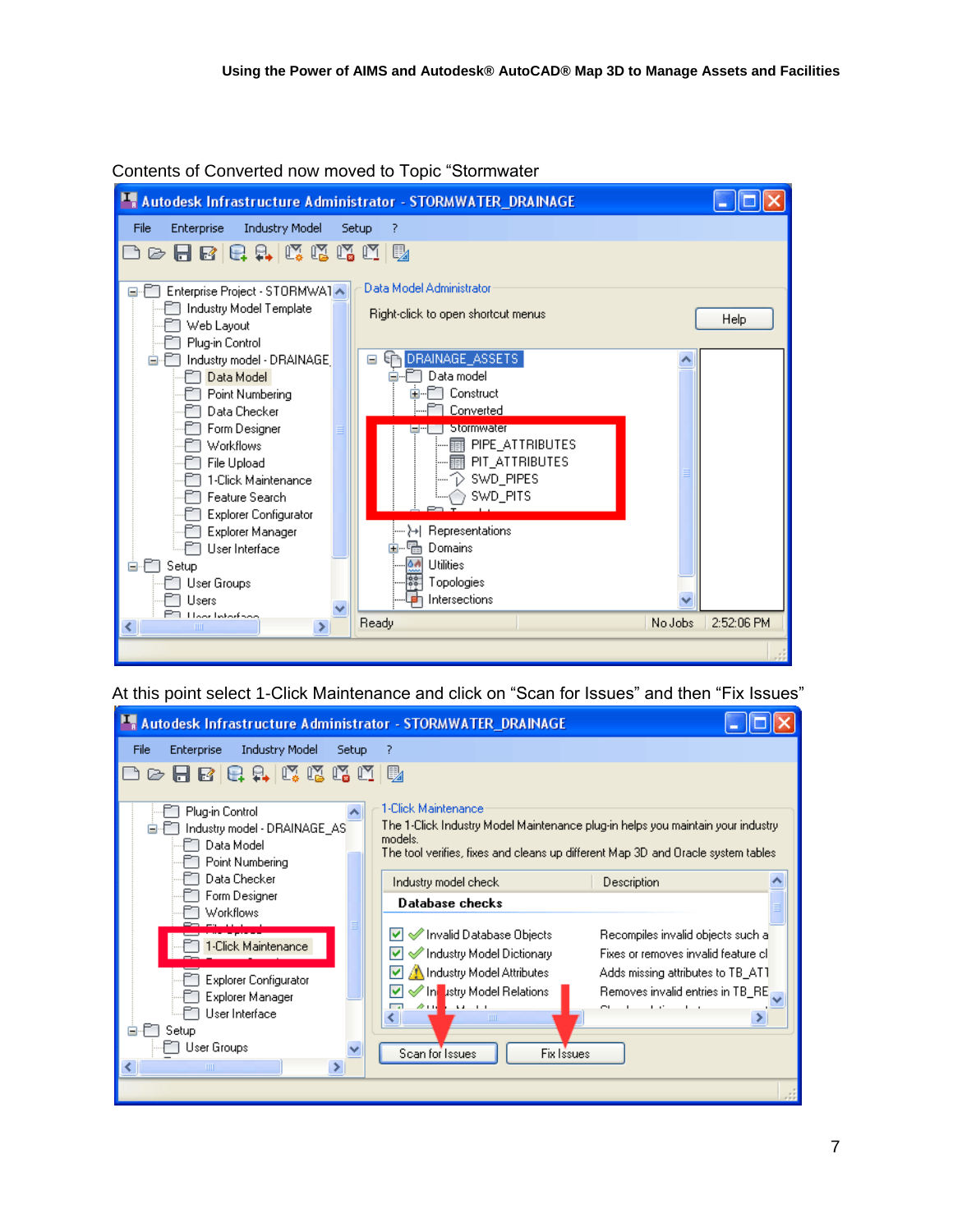## **Establishing Relationship between Industry Model Tables**

Data relationship needs to be established between Attribute Tables and the Geometry Table. The first step is to add an Attribute field "FID\_ATTR" to SWD\_Pits and SWD\_Pipes

| Autodesk Infrastructure Administrator - STORMWATER_DRAINAGE                                                                                                                                                                                                                                                                                                                                                                                                                                                            |                                                                                                                                                                                                                                                                                                                                                                                                                                              |  |                                                                                                                                                                            |                                                                                                             |                                                                                                                                                                                                                                                                       |         |                                                                                                                                                                     |  |  |  |
|------------------------------------------------------------------------------------------------------------------------------------------------------------------------------------------------------------------------------------------------------------------------------------------------------------------------------------------------------------------------------------------------------------------------------------------------------------------------------------------------------------------------|----------------------------------------------------------------------------------------------------------------------------------------------------------------------------------------------------------------------------------------------------------------------------------------------------------------------------------------------------------------------------------------------------------------------------------------------|--|----------------------------------------------------------------------------------------------------------------------------------------------------------------------------|-------------------------------------------------------------------------------------------------------------|-----------------------------------------------------------------------------------------------------------------------------------------------------------------------------------------------------------------------------------------------------------------------|---------|---------------------------------------------------------------------------------------------------------------------------------------------------------------------|--|--|--|
| <b>Industry Model</b><br>File<br>Enterprise<br>Setup                                                                                                                                                                                                                                                                                                                                                                                                                                                                   | 7                                                                                                                                                                                                                                                                                                                                                                                                                                            |  |                                                                                                                                                                            |                                                                                                             |                                                                                                                                                                                                                                                                       |         |                                                                                                                                                                     |  |  |  |
| 유<br>K K<br>$\mathbb{N} \mathbb{M}$<br>Q.<br>ы<br>$\mathbf{E}$                                                                                                                                                                                                                                                                                                                                                                                                                                                         | B,                                                                                                                                                                                                                                                                                                                                                                                                                                           |  |                                                                                                                                                                            |                                                                                                             |                                                                                                                                                                                                                                                                       |         |                                                                                                                                                                     |  |  |  |
| Enterprise Project - STORMWATER DF<br>e-Fi<br>ndustry Model Template<br>Web Layout<br>Plug-in Control<br>é fi<br>Industry model - DRAINAGE_ASSE®<br><b>PT</b> Data Model<br>Point Numbering<br><b>FT</b> Data Checker<br>Form Designer<br>Morkflows<br>File Upload<br>1-Click Maintenance<br>Feature Search<br>m<br><b>Explorer Configurator</b><br>Explorer Manager<br>Liser Interface<br>é M<br>Setup<br>F∏ User Groups<br>m<br>Lisers<br>User Interface<br>Infrastructure Application Extension.<br>Plug-in Control | Data Model Administrator<br>Right-click to open shortcut menus<br><b>En DRAINAGE ASSETS</b><br>$\equiv$<br>⊟-FT Data model<br><b>E</b> -FI Construct<br>Converted<br>é fo<br>Stormwater<br><b>THE PIPE_ATTRIBUTES</b><br>丽 PIT ATTRIBUTES<br>SWD pipers<br>T)<br><b>SWD</b><br><b>E</b> -FIT Template<br>-- }→  Representatid<br>o T.<br>Domains<br><b>AA</b><br><b>Utilities</b><br>$-88$<br>Topologies<br>Intersections<br>J Linear Refere |  | Create Feature Class<br>Create Label Definition<br>Create Auto Labels<br><b>Add Attributes</b><br>Edit Feature Class<br>Rename Feature Class<br><b>Empty Feature Class</b> | Name<br><b>GEOM</b><br><b>FNTITYID</b><br><b>VERSIONNUMBER</b><br>LOCKID<br>ADMPBLOCKNAME<br>F <sub>2</sub> | Caption<br>Geometry<br>ENTITYID<br><b>VERSIONNUMBER</b><br>LOCKID<br>ADMPBLOCKNAME<br>ADMPBLOCKSCALE<br><b>ADMPCLOSED</b><br><b>ADMPCOLOR</b><br><b>ADMPENTITYTYPE</b><br><b>ADMPHYPERLINK</b><br><b>ADMPJUSTIFICATION</b><br><b>ADMPLAYER</b><br><b>ADMPLINETYPE</b> | Unit    | Help<br>Data Type ^<br>Geometry<br>Number<br>Number<br>Number<br>Varchar2<br>Geometry<br>Char<br>Varchar2<br>Varchar2<br>Varchar2<br>Number<br>Varchar2<br>Varchar2 |  |  |  |
|                                                                                                                                                                                                                                                                                                                                                                                                                                                                                                                        |                                                                                                                                                                                                                                                                                                                                                                                                                                              |  | Drop Feature Class                                                                                                                                                         |                                                                                                             | <b>ADMPLINETYPESCALE</b><br><b>ADMPLINEWEIGHT</b>                                                                                                                                                                                                                     |         | Number<br>Number                                                                                                                                                    |  |  |  |
|                                                                                                                                                                                                                                                                                                                                                                                                                                                                                                                        |                                                                                                                                                                                                                                                                                                                                                                                                                                              |  | Edit Feature Rules                                                                                                                                                         |                                                                                                             | .                                                                                                                                                                                                                                                                     |         | ≯                                                                                                                                                                   |  |  |  |
| $\prec$<br>$\rightarrow$<br>THE <sub>1</sub>                                                                                                                                                                                                                                                                                                                                                                                                                                                                           | Ready                                                                                                                                                                                                                                                                                                                                                                                                                                        |  | Compound                                                                                                                                                                   | r                                                                                                           |                                                                                                                                                                                                                                                                       | No Jobs | 3:12:54 PM                                                                                                                                                          |  |  |  |
|                                                                                                                                                                                                                                                                                                                                                                                                                                                                                                                        |                                                                                                                                                                                                                                                                                                                                                                                                                                              |  | Spatial                                                                                                                                                                    | ▶                                                                                                           |                                                                                                                                                                                                                                                                       |         |                                                                                                                                                                     |  |  |  |

| <b>Add Attributes</b>                                 |                      |  |  |  |  |
|-------------------------------------------------------|----------------------|--|--|--|--|
| SWD PIPES<br>Name:                                    | FID_ATTR             |  |  |  |  |
| Caption:                                              | Fid_Attr             |  |  |  |  |
| Description:                                          |                      |  |  |  |  |
| Unit type:                                            | None                 |  |  |  |  |
| Unit                                                  |                      |  |  |  |  |
| Type:                                                 | Number<br>٧          |  |  |  |  |
| Precision and Scale:                                  | 10<br>0              |  |  |  |  |
| Default value:                                        |                      |  |  |  |  |
|                                                       | <b>▽</b> optional    |  |  |  |  |
| Parent Tables -                                       |                      |  |  |  |  |
| None                                                  |                      |  |  |  |  |
| Select domain                                         |                      |  |  |  |  |
| $\ddot{\phantom{0}}$<br>Horizontal Alignment          |                      |  |  |  |  |
| Select feature classes                                |                      |  |  |  |  |
| Feature class<br>Relation type Split rule Join rule A |                      |  |  |  |  |
| Feature Group                                         |                      |  |  |  |  |
| Feature Group Feature                                 |                      |  |  |  |  |
| PIPE_ATTRIBUTES<br>Delete Fea None<br>None            |                      |  |  |  |  |
| PIT ATTRIBUTES<br>SWD_PITS                            |                      |  |  |  |  |
|                                                       |                      |  |  |  |  |
|                                                       | Close<br>Add<br>Help |  |  |  |  |

In the "Add Attribute" window create a name FID\_ATTR to SWD\_PIPES.

Tick "Select feature classes" and select PIPE\_ATTRIBUTES to establish a relationship between Pipes Geometry Table and Pipes Attributes Table.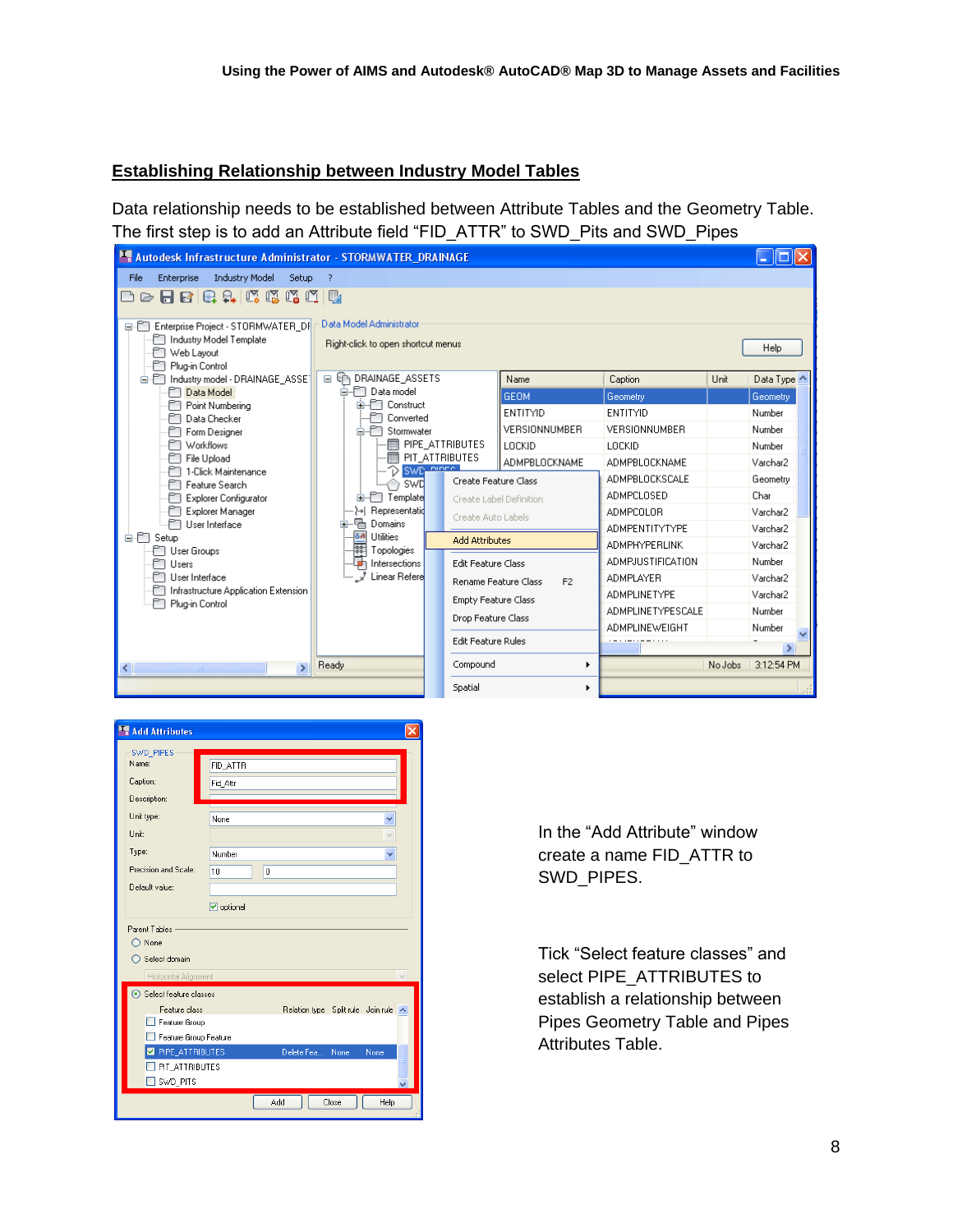In order to populate these FID\_ATTR fields run following query in SQL Developer for both SWD\_PITS and SWD\_PIPES;

```
UPDATE swd_pits SET fid_attr=
      (SELECT pit_attributes.fid
                                   FROM pit_attributes
      WHERE pit_attributes.entityid=swd_pits.entityid) ;
UPDATE swd_pipes SET fid_attr=
      (SELECT pipe_attributes.fid
                                    FROM pipe_attributes
      WHERE pipe_attributes.entityid=swd_pipe entityid);
```
"Preview" the result on attribute forms

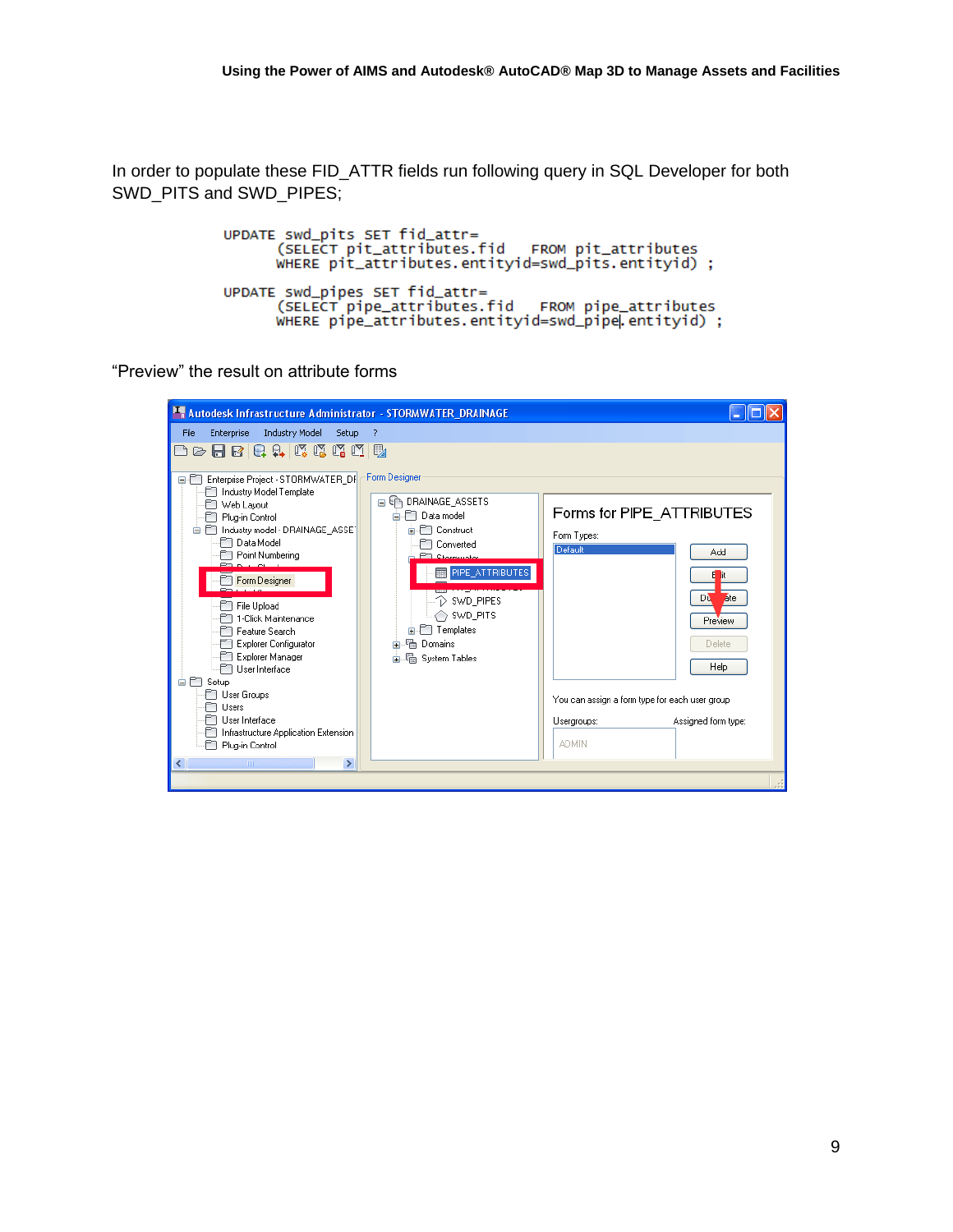Below is the report window for PIT Attributes. Clicking arrow below will display the report window for PIT Geometry.

| <b>THE PIPE_ATTRIBUTES - DRAINAGE_ASSETS</b>                                                                                                                                                                                                                                                                                                                                                                      | - 10                 | > SWD_PIPES - DRAINAGE_ASSETS |            |
|-------------------------------------------------------------------------------------------------------------------------------------------------------------------------------------------------------------------------------------------------------------------------------------------------------------------------------------------------------------------------------------------------------------------|----------------------|-------------------------------|------------|
| Form<br>Table                                                                                                                                                                                                                                                                                                                                                                                                     |                      | Form<br>Table                 |            |
| Entityid:                                                                                                                                                                                                                                                                                                                                                                                                         | 1564992              | Entityid:                     | 1564992    |
| Maintenance_works:                                                                                                                                                                                                                                                                                                                                                                                                |                      | Versionnumber:                | 2          |
| Titles_issue_date:                                                                                                                                                                                                                                                                                                                                                                                                |                      | Lockid:                       |            |
| Pipe_material:                                                                                                                                                                                                                                                                                                                                                                                                    | R.C.P. Class X(2)    | Admpblockname:                |            |
| Pipe_diameter:                                                                                                                                                                                                                                                                                                                                                                                                    | 450mm                | Admpclosed:                   |            |
| Pipe_location:                                                                                                                                                                                                                                                                                                                                                                                                    | UNDER PAVEMENT       | Admpcolor:                    | BYLAYER    |
| Drawing_no:                                                                                                                                                                                                                                                                                                                                                                                                       | 3197                 | Admpentitytype:               | AcDbLine   |
| S_number:                                                                                                                                                                                                                                                                                                                                                                                                         | 0                    | Admphyperlink:                |            |
| Year_of_construction:                                                                                                                                                                                                                                                                                                                                                                                             | 1/1/1993 12:00:00 AM | Admpjustification:            |            |
| Year_of_come_off_maintenance:                                                                                                                                                                                                                                                                                                                                                                                     | 1/1/2001 12:00:00 AM | Admplayer:                    | SWD_Pipes  |
| Address:                                                                                                                                                                                                                                                                                                                                                                                                          | RUTHERFORD WAY       | Admplinetype:                 | ByLayer    |
| Suburb:                                                                                                                                                                                                                                                                                                                                                                                                           | ROXBURGH PARK        | Admplinetypescale:            | 1          |
| Upstream_pit:                                                                                                                                                                                                                                                                                                                                                                                                     | 0                    | Admplineweight:               | $\cdot$ 1  |
| Downstream_pit: 0                                                                                                                                                                                                                                                                                                                                                                                                 |                      | Admpolypatcolor:              |            |
| Pipe_length:                                                                                                                                                                                                                                                                                                                                                                                                      | 12.31                | Admpolypattype:               |            |
| Pipe_offset:                                                                                                                                                                                                                                                                                                                                                                                                      | 0                    | Admpplotstyle:                | ByLayer    |
| Pit_no_1:                                                                                                                                                                                                                                                                                                                                                                                                         |                      | Admprotation:                 |            |
| Pit_plan_no:                                                                                                                                                                                                                                                                                                                                                                                                      |                      | Admptextcontent:              |            |
| Surface_level:                                                                                                                                                                                                                                                                                                                                                                                                    |                      | Admptextheight:               |            |
| Invert_upstream:                                                                                                                                                                                                                                                                                                                                                                                                  |                      | Admptextstyle:                |            |
| Invert_downstream:                                                                                                                                                                                                                                                                                                                                                                                                |                      | Admpthickness:                | 0          |
| Is_new:                                                                                                                                                                                                                                                                                                                                                                                                           | 0                    | Admpwidth:                    |            |
| Is_edit:                                                                                                                                                                                                                                                                                                                                                                                                          | $\mathbf{1}$         | Objectno:                     | 8700       |
| Osynodate:                                                                                                                                                                                                                                                                                                                                                                                                        | 1296475601           | Feature ID:                   | 121157     |
| Comments:                                                                                                                                                                                                                                                                                                                                                                                                         |                      | Length of the line:           |            |
| Feature ID:                                                                                                                                                                                                                                                                                                                                                                                                       |                      | Fid_Attr: 1                   | $\bm \Box$ |
| Swd_pipes:                                                                                                                                                                                                                                                                                                                                                                                                        |                      |                               |            |
| Record 1 of 100 (Filter active)                                                                                                                                                                                                                                                                                                                                                                                   |                      | Record 1 of 1 (Filter active) |            |
| $M$ w $\mathbb{Z}$ and $\mathbb{Z}$ and $\mathbb{Z}$ and $\mathbb{Z}$ and $\mathbb{Z}$ and $\mathbb{Z}$ and $\mathbb{Z}$ and $\mathbb{Z}$ and $\mathbb{Z}$ and $\mathbb{Z}$ and $\mathbb{Z}$ and $\mathbb{Z}$ and $\mathbb{Z}$ and $\mathbb{Z}$ and $\mathbb{Z}$ and $\mathbb{Z}$ and $\mathbb{Z}$<br>M <sub>0</sub><br>$D M \nsubseteq E$<br>M <sub>1</sub><br>Q<br>D<br>$-27$ $+6$<br>$\otimes \mathbf{x}$<br>⇔ |                      |                               |            |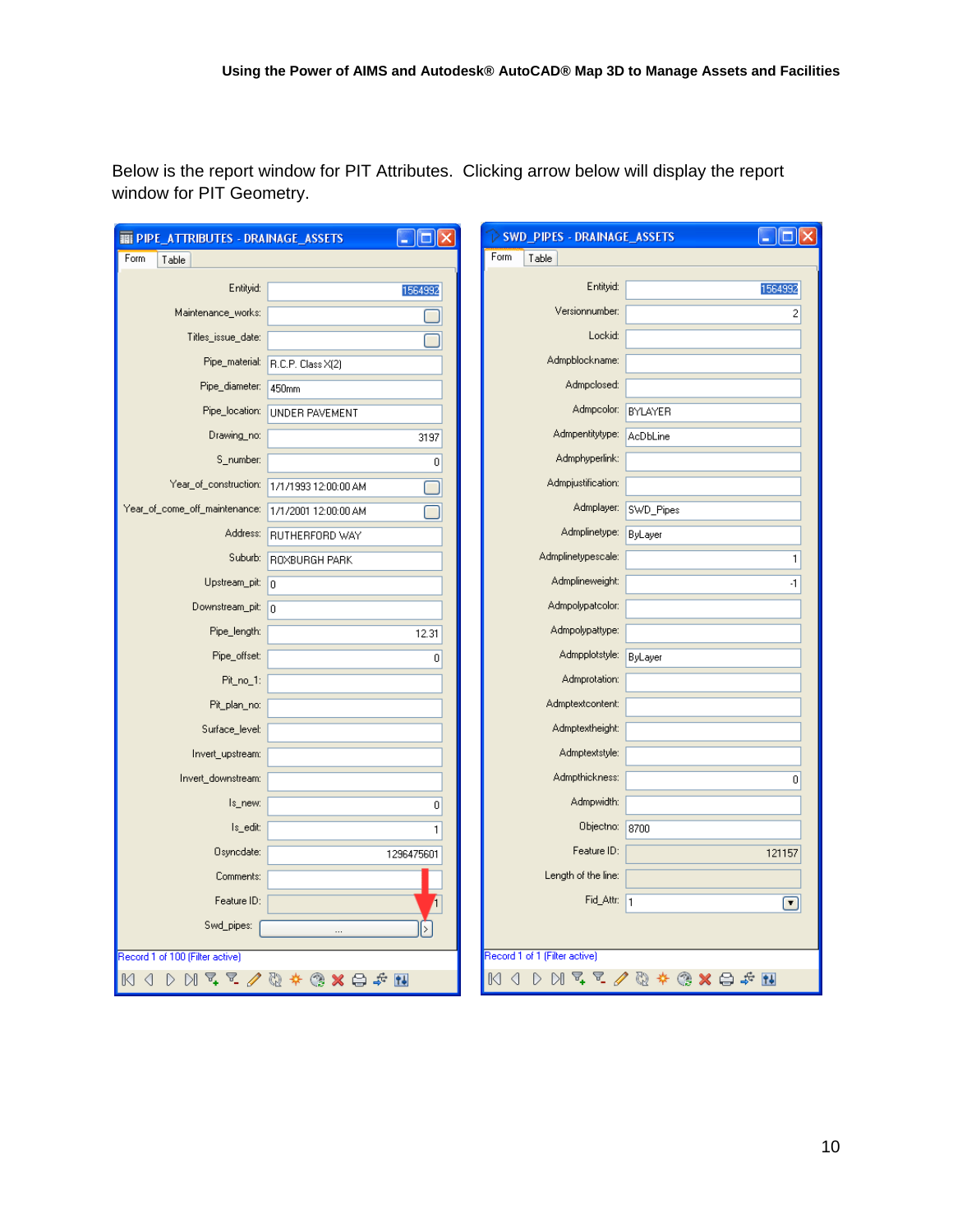# **Configuring User Environment**

In order to have the custom Industry Model displaying in the Industry Model Explorer the "Standard" user environment should be edited. Industry Model Explorer used by both Map 3D and AIMS Infrastructure Application Extensions.

"Save Tree" button on Explorer Manager will allow the tables to be accessed by Map 3D.

| Autodesk Infrastructure Administrator - STORMWATER_DRAINAGE                                                                                                                                                                                                                                                                                                                                                                                                                                                      |                                                                                                                                                                                                                                                                                                                                                                                                                                                                                                                                                                                                                                                          |  |  |  |
|------------------------------------------------------------------------------------------------------------------------------------------------------------------------------------------------------------------------------------------------------------------------------------------------------------------------------------------------------------------------------------------------------------------------------------------------------------------------------------------------------------------|----------------------------------------------------------------------------------------------------------------------------------------------------------------------------------------------------------------------------------------------------------------------------------------------------------------------------------------------------------------------------------------------------------------------------------------------------------------------------------------------------------------------------------------------------------------------------------------------------------------------------------------------------------|--|--|--|
| <b>Industry Model</b><br>File<br>Enterprise<br>Setup<br>$\overline{?}$<br>口中日因日本或虎虎山民                                                                                                                                                                                                                                                                                                                                                                                                                            |                                                                                                                                                                                                                                                                                                                                                                                                                                                                                                                                                                                                                                                          |  |  |  |
| Enterprise Project - STORMWATER DRAINAGE<br>efi<br>F Industry Model Template<br>Web Layout<br>Plug-in Control<br>a m<br>Industry model - DRAINAGE ASSETS<br>P Data Model<br>P Point Numbering<br>PT Data Checker<br>Form Designer<br>PT Workflows<br>File Upload<br>FT 1-Click Maintenance<br>Feature Search<br><b>The property of the contract of the contract</b><br>Explorer Manager<br><b>E</b> F Setup<br>User Groups<br>Users<br>User Interface<br>Infrastructure Application Extension<br>Plug-in Control | Explorer Profile Manager<br>Explorer profile:<br>Default<br>$\checkmark$<br>Rename<br>Delete<br>Help<br>Create<br>Explorer Profile Settings -<br>Definitions:<br>Definitions in profile 'Default':<br>Sustem<br>Data model<br>Job By Date<br>Domains<br>⊕<br>€<br>Topologies<br>Job By States<br>Job By Template<br>Intersections<br>四<br>$\overline{\mathbb{G}}$<br>Job Enabled Topics<br>$\ddotmark$<br>Jobs<br>Check nodes to be displayed in this profile:<br><b>VE DRAINAGE ASSETS</b><br>⊟<br>Save Tree<br>Data model<br>e Tr<br>Construct<br>Stornwater<br>$\mathcal{D}$ SWD PIPES<br>SWD PITS<br><b>T</b> Templates<br>Ėŀ<br><b>FIEL Domains</b> |  |  |  |
|                                                                                                                                                                                                                                                                                                                                                                                                                                                                                                                  | Explorer Profile Security -<br>Usergroup with no access to profile 'Default':<br>Usergroup with access to profile 'Default':<br><b>ADMIN</b><br>$\Rightarrow$<br>PLOT_ADMINS<br>VIEWER<br>(⇔                                                                                                                                                                                                                                                                                                                                                                                                                                                             |  |  |  |
| $\rightarrow$<br>$\left\langle \right\rangle$<br>mm.                                                                                                                                                                                                                                                                                                                                                                                                                                                             |                                                                                                                                                                                                                                                                                                                                                                                                                                                                                                                                                                                                                                                          |  |  |  |

Maintenance Workspace of Map 3D will allow open the Enterprise project and "Generate Graphic" will display the geometric objects. Further stylization may be required.

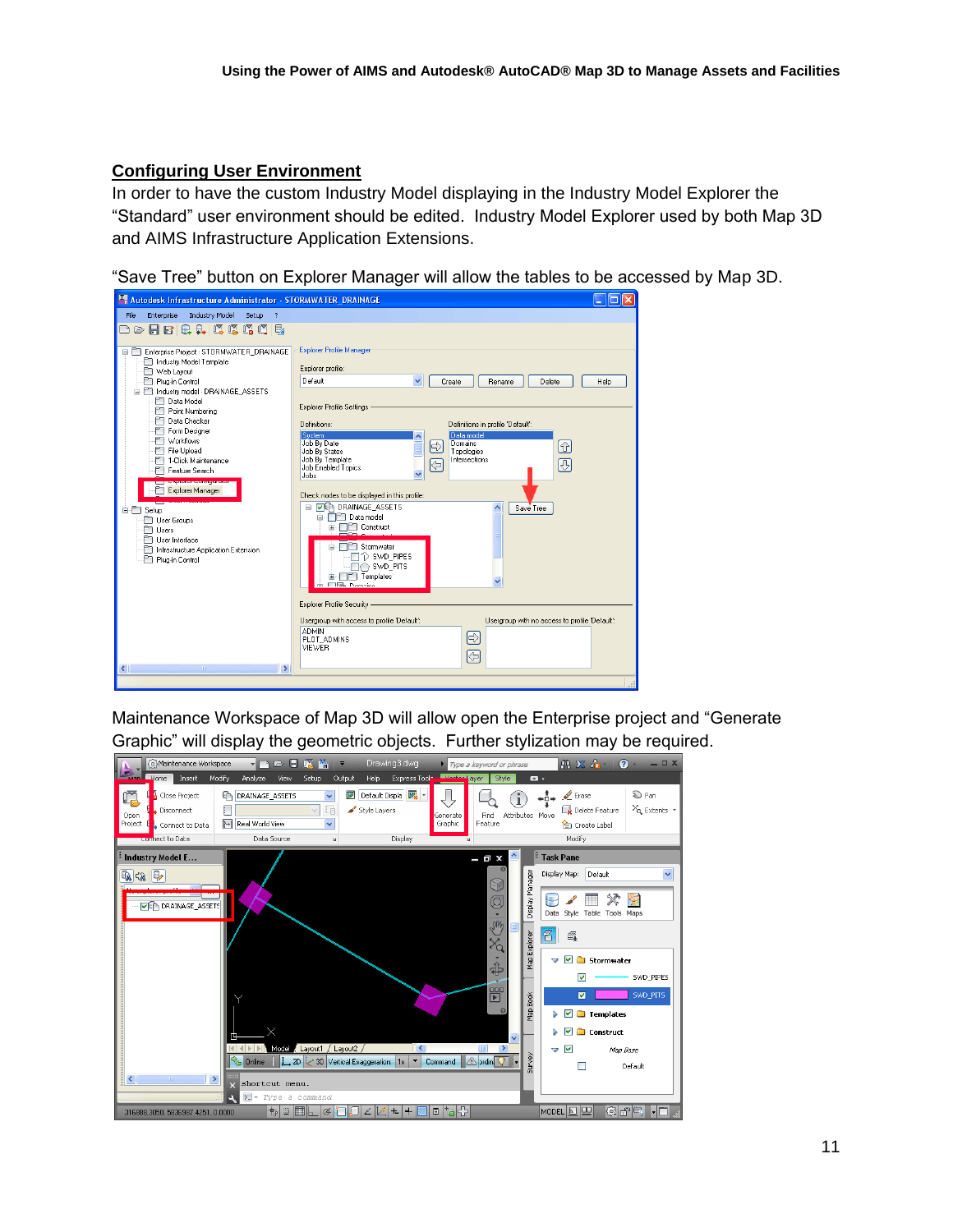#### **Setting up Autodesk Infrastructure Studio and Publishing**

The first step of publishing is to set up all the necessary components such as Data Source, Layers Maps and Layouts in Autodesk Infrastructure Studio.



Then review web version of map area.